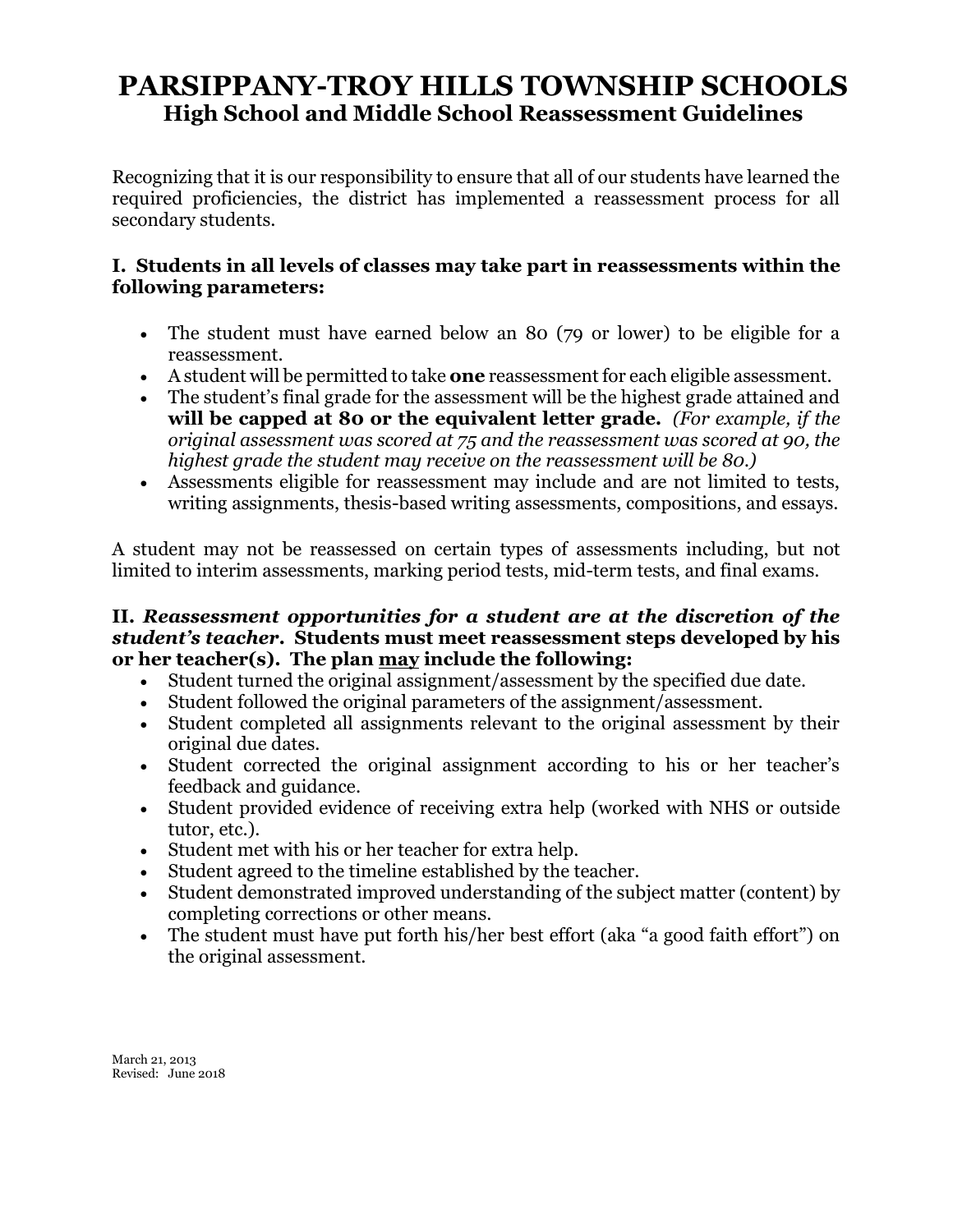| 1. What major summative assessments will be eligible for reassessment? |                                                                                                                                                                                                                                                                                                            |                                                                                                                                                                                                     |                                                                                                                                                                                                       |                                                                                                                                                                                                                        |                                                                                                                                                                                                                                                  |  |  |  |
|------------------------------------------------------------------------|------------------------------------------------------------------------------------------------------------------------------------------------------------------------------------------------------------------------------------------------------------------------------------------------------------|-----------------------------------------------------------------------------------------------------------------------------------------------------------------------------------------------------|-------------------------------------------------------------------------------------------------------------------------------------------------------------------------------------------------------|------------------------------------------------------------------------------------------------------------------------------------------------------------------------------------------------------------------------|--------------------------------------------------------------------------------------------------------------------------------------------------------------------------------------------------------------------------------------------------|--|--|--|
|                                                                        | English                                                                                                                                                                                                                                                                                                    | <b>Mathematics</b>                                                                                                                                                                                  | <b>Science</b>                                                                                                                                                                                        | <b>Social Studies</b>                                                                                                                                                                                                  | <b>World Languages</b>                                                                                                                                                                                                                           |  |  |  |
| High<br><b>School</b>                                                  | Tests or summative<br>assessments may be<br>redone, in full or in<br>part at teacher<br>discretion, with the<br>exception of<br>cumulative tests,<br>research papers,<br>midterm exam, final<br>exams, and end of<br>marking period<br>exams.                                                              | Tests or summative<br>assessments may be<br>redone, in full or in<br>part at teacher<br>discretion, with the<br>exception of<br>cumulative tests,<br>such as marking<br>period or mid-term<br>exam. | Tests or summative<br>assessments that<br>demonstrate a<br>student's lack of<br>understanding or<br>comprehension<br>may be open for<br>reassessment, in<br>full or in part at<br>teacher discretion. | Tests or<br>summative<br>assessments<br>may be redone.<br>in full or in part<br>at teacher<br>discretion, with<br>the exception of<br>cumulative<br>tests, such as<br>marking period,<br>mid-term, and<br>final exams. | Part A: Compositions<br>and essays<br>Part B: Major tests,<br>such as unit tests or<br>thematic assessments.<br>Individual projects are<br>eligible, though<br>projects graded along<br>the way and formative<br>assessments are not<br>eligible |  |  |  |
| <b>Middle</b><br><b>School</b>                                         | Writing assignments<br>(for<br>example: PARCC<br>related tasks,<br>paragraph structure,<br>narratives,<br>persuasive and<br>explanatory essays)<br>Tests or summative<br>assessments may be<br>re-assessed, in full or<br>in part, at teacher<br>discretion, with the<br>exception of<br>cumulative tests. | Tests or summative<br>assessments may be<br>redone, in full or in<br>part at teacher<br>discretion, with the<br>exception of<br>cumulative tests,<br>such as marking<br>period or mid-term<br>exam. | Tests or summative<br>assessments that<br>demonstrate a<br>student's lack of<br>understanding or<br>comprehension<br>may be open for<br>reassessment, in<br>full or in part at<br>teacher discretion. | Tests, essays, or<br>other<br>summative<br>assessments.<br>including thesis<br>based writing<br>assignments.                                                                                                           | Part A: Compositions<br>and essays<br>Part B: Major tests,<br>such as unit tests or<br>thematic assessments.<br>Individual projects are<br>eligible, though<br>projects graded along<br>the way and formative<br>assessments are not<br>eligible |  |  |  |

| 2. What are the criteria for reassessment?        |                                                                                                                                                                                                                                                                                   |  |  |  |  |  |
|---------------------------------------------------|-----------------------------------------------------------------------------------------------------------------------------------------------------------------------------------------------------------------------------------------------------------------------------------|--|--|--|--|--|
| <b>High School</b><br>and<br><b>Middle School</b> | Teacher or student needs to initiate request within a reasonable period of time (a week or so after the<br>original assessment) to set up a plan based on that particular student's needs. This plan must be<br>satisfactorily completed before a reassessment will be scheduled. |  |  |  |  |  |
|                                                   | Plan may include the following:                                                                                                                                                                                                                                                   |  |  |  |  |  |
|                                                   | Student turned the original assignment/assessment by the specified due date.                                                                                                                                                                                                      |  |  |  |  |  |
|                                                   | Student followed the original parameters of the assignment/assessment.<br>٠                                                                                                                                                                                                       |  |  |  |  |  |
|                                                   | Student completed all assignments relevant to the original assessment by the original due<br>dates.                                                                                                                                                                               |  |  |  |  |  |
|                                                   | Student corrected the original assignment as per teacher's feedback and guidance.<br>٠                                                                                                                                                                                            |  |  |  |  |  |
|                                                   | Student provided evidence of receiving extra help (worked with NHS, outside tutor, etc.).<br>٠                                                                                                                                                                                    |  |  |  |  |  |
|                                                   | Student met with his or her teacher for extra help.<br>٠                                                                                                                                                                                                                          |  |  |  |  |  |
|                                                   | Student agreed to the timeline established by the teacher.<br>٠                                                                                                                                                                                                                   |  |  |  |  |  |
|                                                   | Student demonstrated improved understanding of the subject matter (content) by<br>$\bullet$<br>completing corrections or other means.                                                                                                                                             |  |  |  |  |  |
|                                                   | The student must have put forth his/her best effort (aka "a good faith effort") on the original<br>٠<br>assessment.                                                                                                                                                               |  |  |  |  |  |
|                                                   |                                                                                                                                                                                                                                                                                   |  |  |  |  |  |